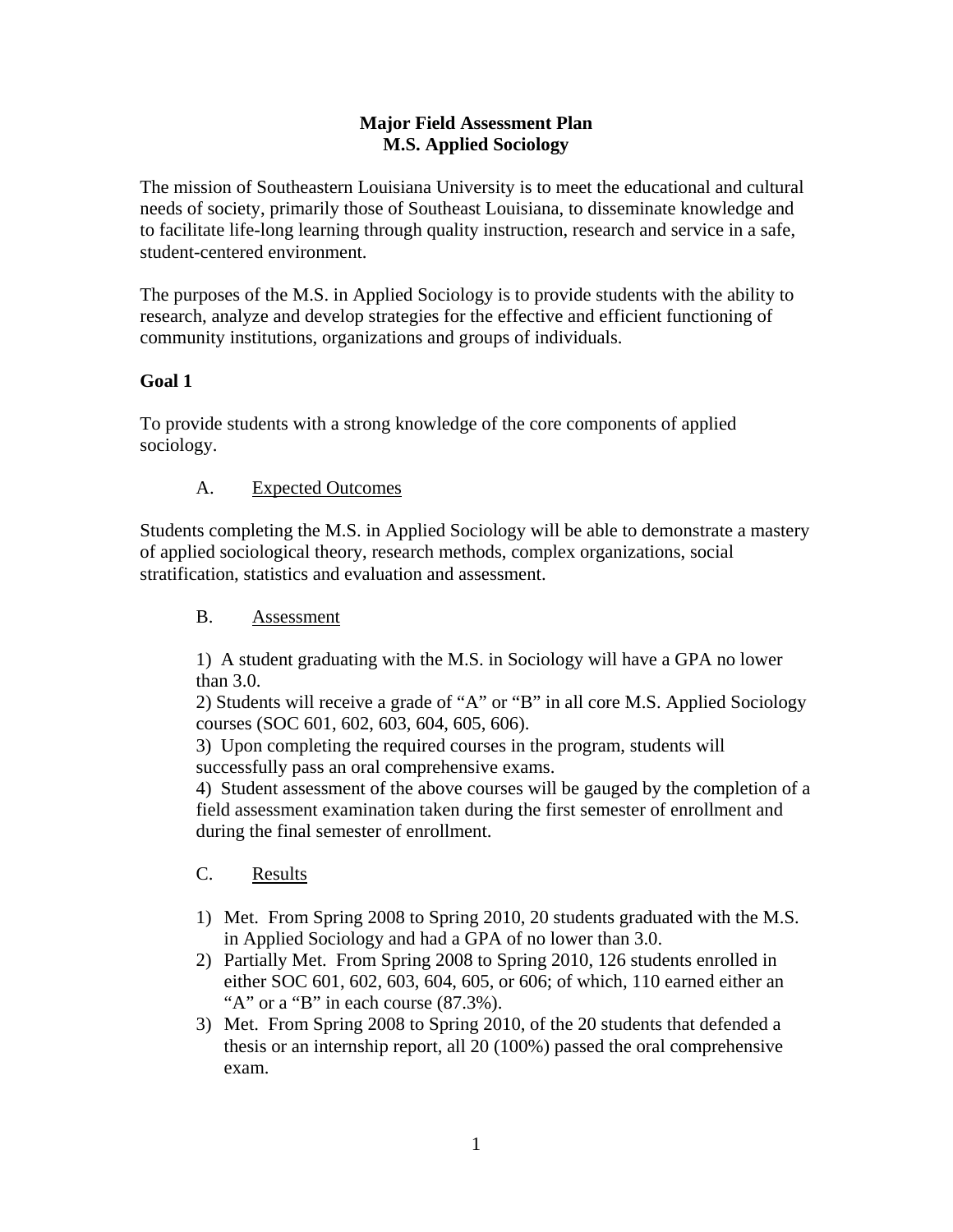4) Not met. The faculty are still in the process of structuring a field assessment exam. The exam will be in place for Fall 2011 cohort.

# **Goal 2**

To provide students with the skills needed to work in middle or upper management of public/private agencies or for further graduate study.

## A. Expected Outcomes

Students completing the M.S. in Applied Sociology will complete a field internship or applied research thesis project in which they will master applied sociological skills.

- B. Assessment
- 1) A student graduating with the M.S. in Applied Sociology will successfully complete a field internship or applied thesis project in which they will master applied sociological skills.
- C. Results/Use
- 1) Met. From Spring 2008 to Spring 2010, of the 20 students that graduated, all 20 (100%) completed a field internship or applied thesis project in which they demonstrated applied sociological skills.

## **Goal 3**

To provide students with the skills to communicate theoretical concepts and apply theoretical perspectives to research.

## A. Expected Outcomes

Students completing the M.S. in Applied Sociology will complete a field internship or applied research thesis in which theoretical concepts and research will be examined.

#### B. Assessment

1) Students completing the M.S. in Applied Sociology will successfully complete a field internship or applied research thesis project in which they will communicate theoretical concepts and apply theoretical perspectives to research.

2) Students completing the M.S. in Applied Sociology will successfully defend their field internship report or applied thesis project.